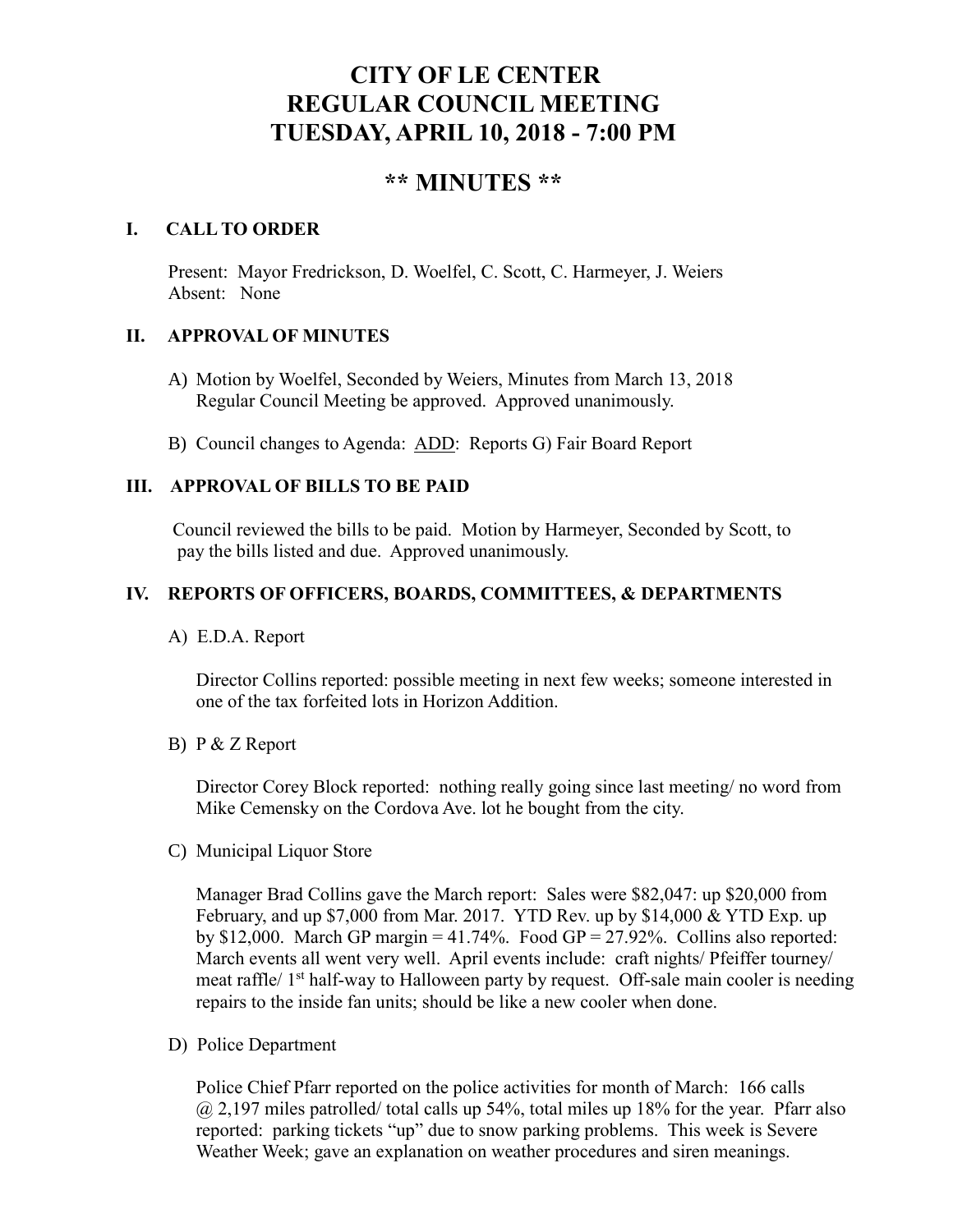E) Water, Sewer, Streets, Parks Departments

 Public Works Supt. Curt Roemhildt reported: installing new batteries in the tornado sirens/ council granted permission to sell some old equipment via sealed bids.

- Water- repaired watermain break on North Montgomery Avenue- tough to find.
- Streets- busy sweeping. Parks not open yet with all the snow.
- F) Bolton & Menk Engineering

 Engineer Hawbaker presented the sealcoat bids. Council discussed whether to accept the two unopened bids received late, after the 11:00 am bid opening, that came in late due to FedEx late delivery. They had been mailed the previous Friday. Atty Moran suggested the city could still accept those two bids due to the nature of our "Invitation to Bid" process we used. (not advertised in the official newspaper for bids)

- 1) After opening the final two bids: Motion by Harmeyer, Seconded by Scott, to accept the low bid of \$30,832.72 from Pearson Bros. of Hanover, MN; pending approval of the correct math by Bolton  $&$  Menk. Approved unanimously. Staff will possibly do some mill & overlay street work with the remaining budget funds.
- G) Fair Board/ Nancy Stauff

 Ms. Stauff reported the new officers for the board/ new Imagination Station for kids to play farm games/ sweet corn feed/ boa constrictor returning/ Friday night demo derby/ Saturday tractor pull/ Sunday Rach Rodeo, classic car show, cook off tourney, & bean bag tourney. Inflatable rides again this year/ putting up new 60' X 120' show arena building/ met with Ann T. planning a new severe weather plan/ discussed the musical entertainment performing this year.

#### **V. PUBLIC FORUM**

There were no comments, questions, petitions, or requests from the public.

## **VI. OLD BUSINESS**

A) Council considered two sealed bids for the city lot for sale at 111 South Maple Avenue. While still sealed, Administrator Collins announced that neither bid was equal to the \$10,000 asking price by the city. Council discussed the possibility of placing \$3500 of fill onto the lot to make it more attractive to a buyer, with no consensus. Council discussed whether to open the bids or not. Attorney Moran stated they could open them, and either accept one, or reject both bids. Motion by Woelfel, Seconded by Harmeyer, to open the bids. Approved by 4-1 vote, Fredrickson voting No. Bids were opened  $\omega$ Mark Schroer =  $$5,000$  and Brian Kocina =  $$8,000$ . After much discussion: Motion by Harmeyer to accept the bid from Brian Kocina for \$8,000. No second/ motion dies. Motion by Woelfel, Seconded by Scott, to reject both bids at this time since they did not meet our asking price of \$10,000. Approved by 4-1 vote, Harmeyer voting No.